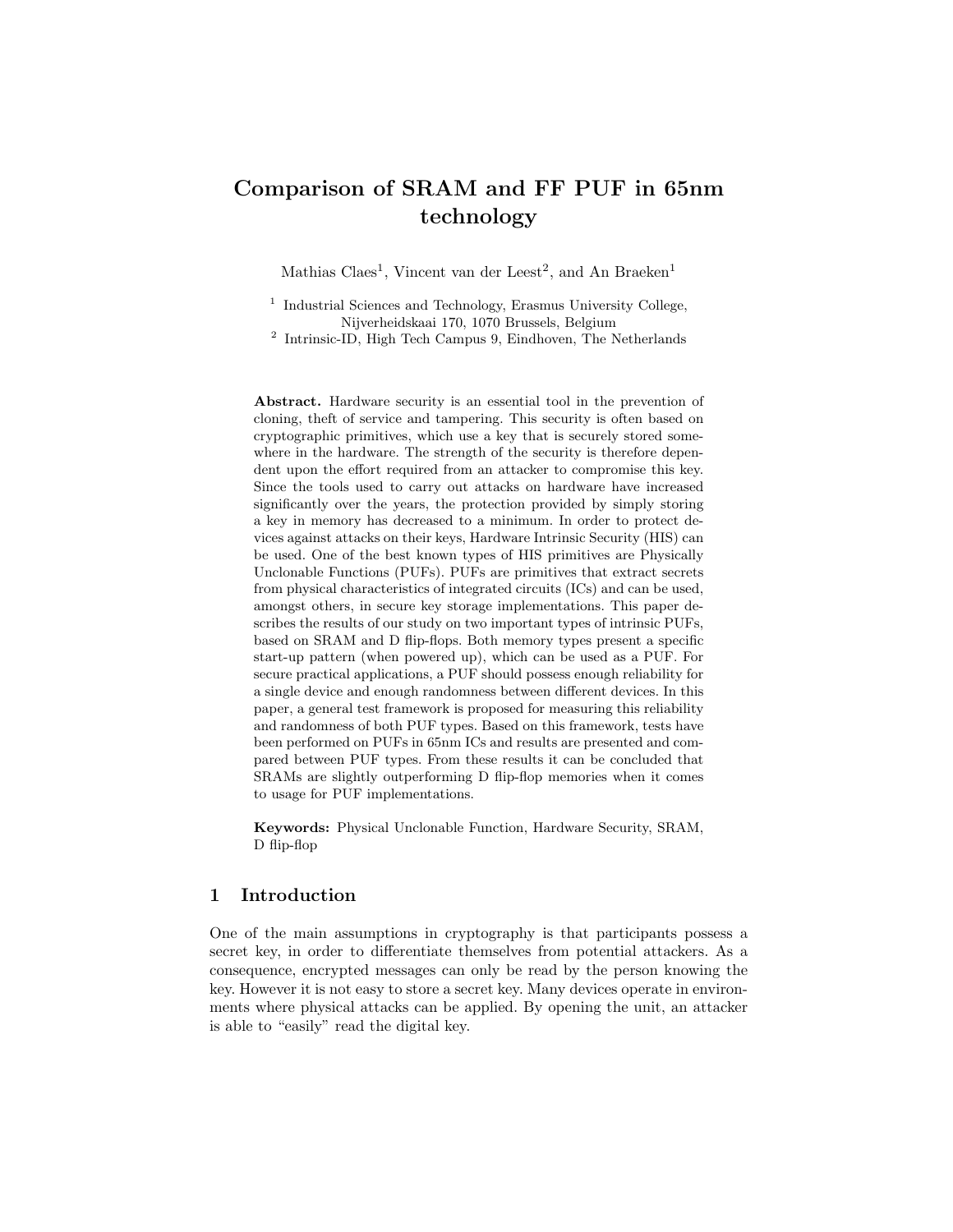To guarantee the secrecy of keys, even if an attackers has physical access to a system, a promising technique called Physical Unclonable Function (PUF), has been introduced by Pappu in 2001[1]. PUFs are based on the internal randomness present in physical systems. The basic idea is that the keys are not stored in the system, but can be dynamically generated as the response on a physical stimulus, called the challenge. Even if an attacker knows all the details of the system, it is impossible to generate the same key or to clone the device. When an attacker tries to intercept the key, he will destroy with high probability the PUF during the physical attack. Another advantage of using a PUF is that additional physical security is achieved without any special manufacturing steps. Moreover, since the process variations are beyond the control of manufacturers, no two systems are equal.

### 1.1 Related work

Many different PUF instances are known today. A large class of PUFs consists of the delay based PUFs, like the ring oscillator PUF described by Gassend et al. [2] in 2002 and the Arbiter PUF described by Lee et al. in 2004 [3]. In 2007 SRAM based PUFs were introduced by Guajardo et al. [4], followed by Butterfly PUFs introduced in 2008 by Kumar et al. [5], and finally D flip-flop PUFs in 2008 by Maes et al. [6]. Implementations exist for dedicated Integrated Circuit (ICs), programmable logic devices such as Field Programmable Gate Arrays (FPGAs), and also for programmable ICs such as microcontrollers. Besides these examples, there are also a number of other constructions, some of which are purely theoretical.

Since 2002, the concept of PUF has received lots of interest in literature, especially with respect to aspects related to design and applications. We refer to [7] for an overview of the latest evolutions in these areas.

## 1.2 Our contribution

In this paper, we focus on Static Random Access Memory (SRAM) and Data-flipflop (FF) PUFs implemented on application-specific integrated circuits (ASICs). D-FF, or shortly FF, PUFs have a real security advantage over SRAM PUFs against invasive attacks such as probing attacks, since they can be distributed across an integrated circuit. It is much harder for an attacker to locate them. SRAM and FF PUFs consist of standard Complementary Metal Oxide Semiconductor (CMOS) components, and thus do not require an extra fabrication process. The choice for ASIC implementations follows from the fact that these are more secure than implementations in reconfigurable logic.

In order to be able to exploit these PUFs for practical purposes, they should possess high reliability and uniqueness/randomness. In order to test both properties, we present a general framework. For measuring the reliability, we describe the behavior of our devices under varying environmental conditions. Measurements are taken from 20 different devices, fabricated in 65nm technology. An estimate of the uniqueness of the device is obtained by two different tests.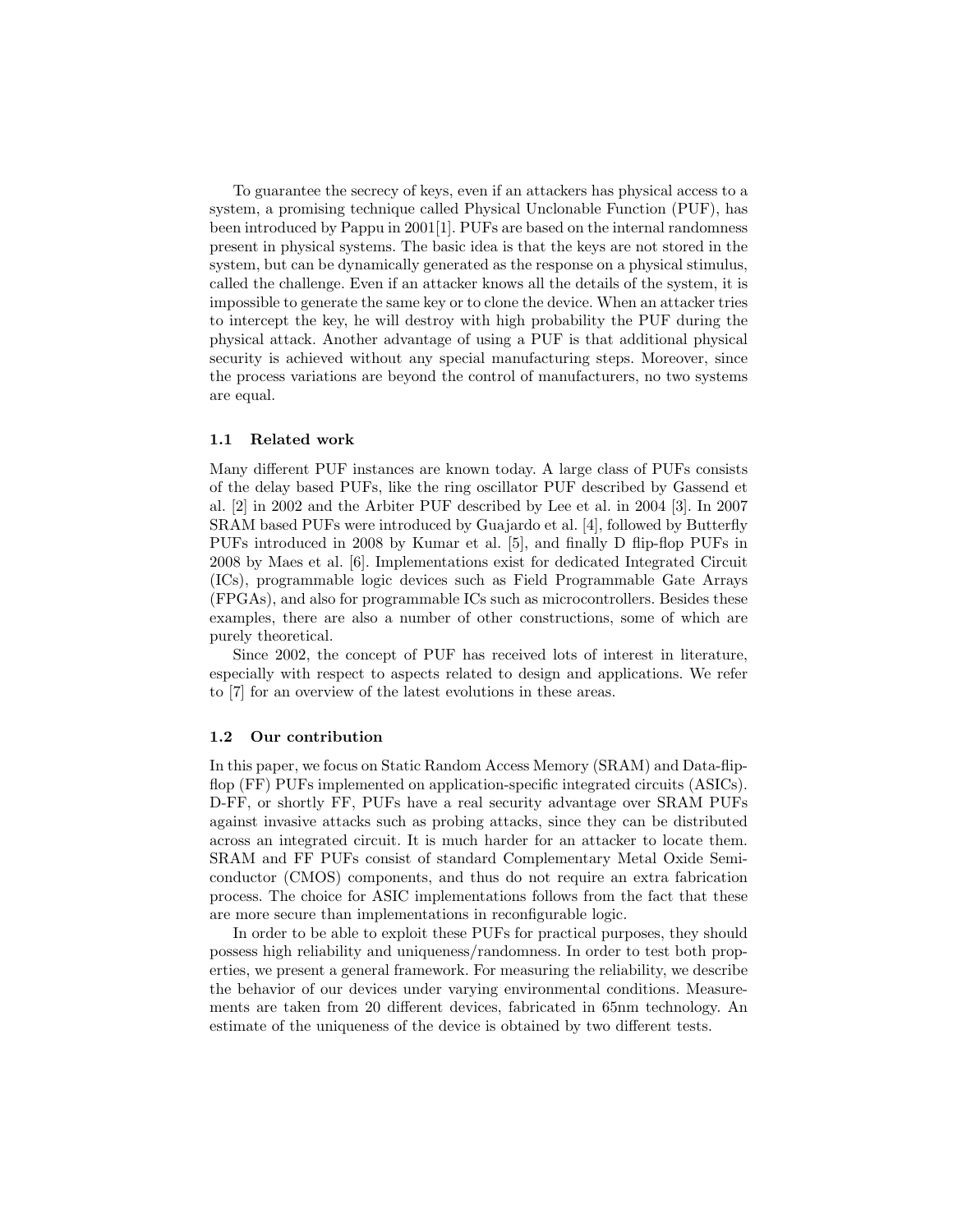The physical strength of the PUF was mostly only theoretically proven or very limited tested, i.e. without evaluation under external stress conditions and over time. The most complete test framework on PUFs has been presented in [8]. These tests were performed on a 90nm SRAM PUF. In this paper, we extend the list of tests and evaluate them on SRAM and FF PUFs in a 65nm technology. It is the first time that both types of PUFs are compared using the same test setting on the same chip.

## 1.3 Organization

In Section 2 we provide a description of the test framework. A brief system description is given, followed by the testing strategy. In Section 3, we show the results of the different reliability tests and in Section 4 the uniqueness tests. We end in Section 5 with conclusions and future work.

# 2 Test framework

Biometric measurements and PUFs share the same property, exhibiting noise. As a result, PUF responses and biometric measurements are not fully uniformly distributed, which is undesirable for security applications. In order to use PUF responses in cryptographic applications like secure key storage mechanisms as described in [9], processing by means of a fuzzy extractor or helper data algorithm needs to be applied. We do not address these algorithms in this paper as this can be achieved using well-known methods based on secure extractors [10, 9]. It is clear that smaller noise percentages in the PUF responses allow the use of more efficient error correcting codes requiring less redundant information.

The strength of a PUF is expressed in two basic properties, reliability and uniqueness. We explain both concepts more into detail, together with the corresponding tests that give an estimate of their strength. But first, we shortly give the system description.

## 2.1 System description

For each IC, we evaluate two commercial SRAM memories and one FF memory that are integrated in 65nm CMOS technology. The so called PUFPUF ICs were designed by IMEC The Netherlands and produced on a Multi-Project-Wafer (MPW) at TSMC. The commercial SRAM memories, NXP (nxp mem1kx64) and TSMC (TS1N65LPA1024X64M8), are organized as  $1024 \times 64$  bits, while the FF memory is organized as  $256 \times 64$  bits. Consequently, we examine two types of memory based PUFs without fuzzy extractor and other processing steps.

### 2.2 Reliability tests

The first important property for PUFs to be studied, is reliability. It measures the consistency or stability when the environment (such as ambient temperature,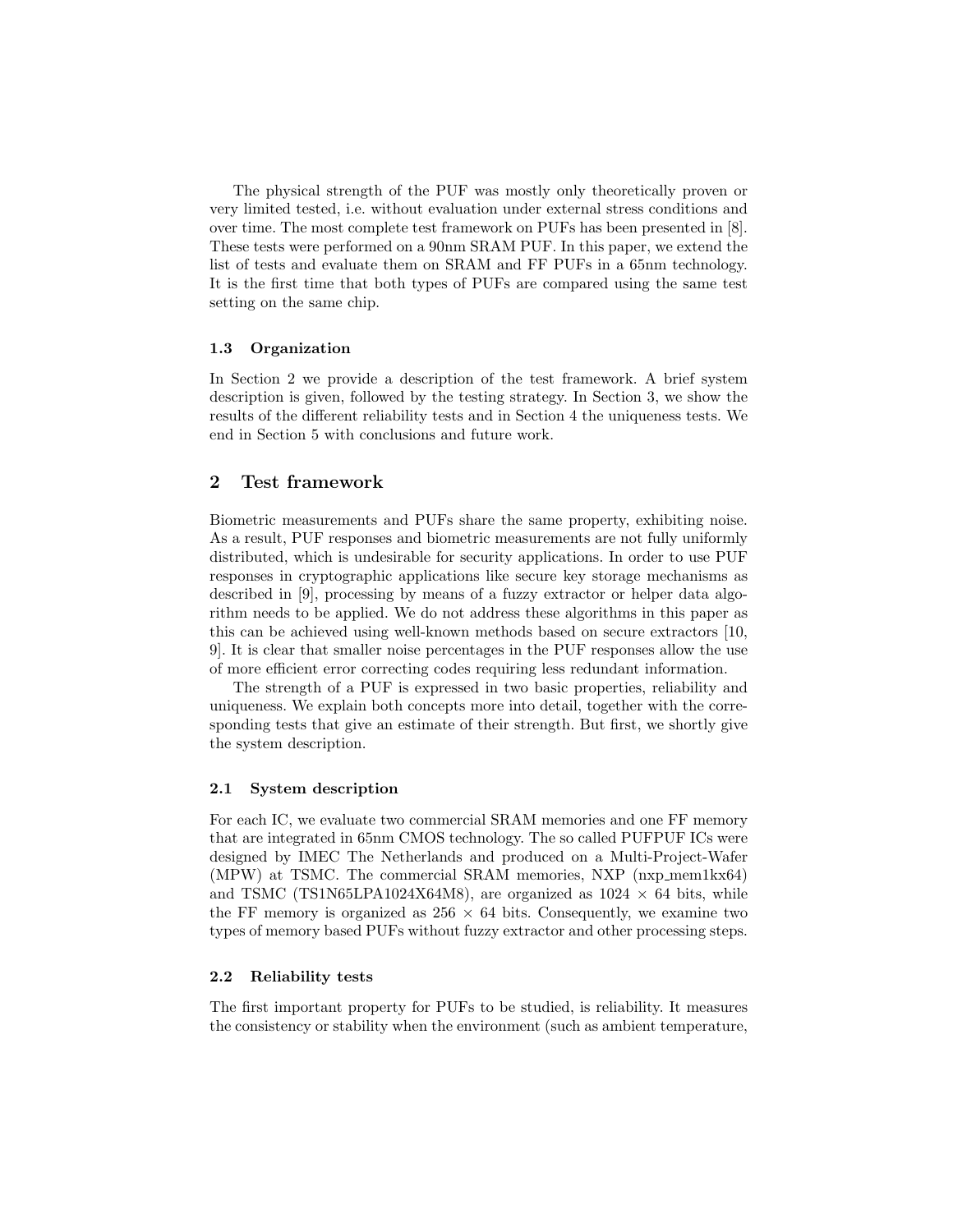supply voltage, etc.) varies. Environmental changes will contribute to temporary or permanent variations in the desired properties. These variations are determined by the main parameters of transistors such as threshold voltage, leakage current, delay, etc. The effect of these variations should be minimized as much as possible because of two reasons. The device should be in the first place resistant since it can be naturally subject to environmental changes. On the other hand, it should not be possible for an attacker to leak information from the device by simply changing, for instance, the temperature.

We have identified six different tests for evaluating the reliability of the PUF. First of all, the behavior under varying temperature should be studied. As chips operate at higher frequencies, the temperature of the die rises. Higher operating temperatures degrade the performance of transistors and inter-connections. High temperatures and temperature gradients can cause delays to change, which may cause transient or permanent failure.

Secondly, the effect of voltage variation is studied. It is well known that a decrease in supply will slow down a circuit. Moreover, the performance loss is not linear, which affects different parts of the circuit and therefore the reliability of the PUF.

To see the effect of power dips on the initial state of the PUFs, the data retention test was carried out. If a dip in the power voltage occurs, a threshold should be set, so the state of the PUFs are not influenced.

The fourth test is a voltage ramp-up test, which is performed at different temperatures. When different ramp-ups are applied, the stability and the present randomness could change.

In the fifth test, called the voltage dip test, the required dip time for properly resetting the memories is studied. It is well known that data remanence gets steadily longer at lower temperatures. For instance static RAM contents below  $-20^\circ$  C can persist from seconds to minutes after the power supply is removed. Therefore this test is also performed at different temperatures.

Finally, the last test for measuring the reliability of the PUF is called the ageing test. Silicon will gradually degrade over time, which will have repercussions on the PUF. Several mechanisms stand out: time-dependent dielectric breakdown (TDDB), hot carriers, negative bias temperature instability (NTBI), electro migration, stress migration and soft errors. Some of these failure mechanisms target transistors, while others come from interconnect.

#### 2.3 Uniqueness tests

The other important security parameter for PUFs is uniqueness. This entails the following two aspects:

- Each device should be unique, meaning that the probability for two devices having a PUF response close to each other is negligible.
- Each PUF response is random and unpredictable, meaning that bits in a PUF response can only be predicted with negligible probability.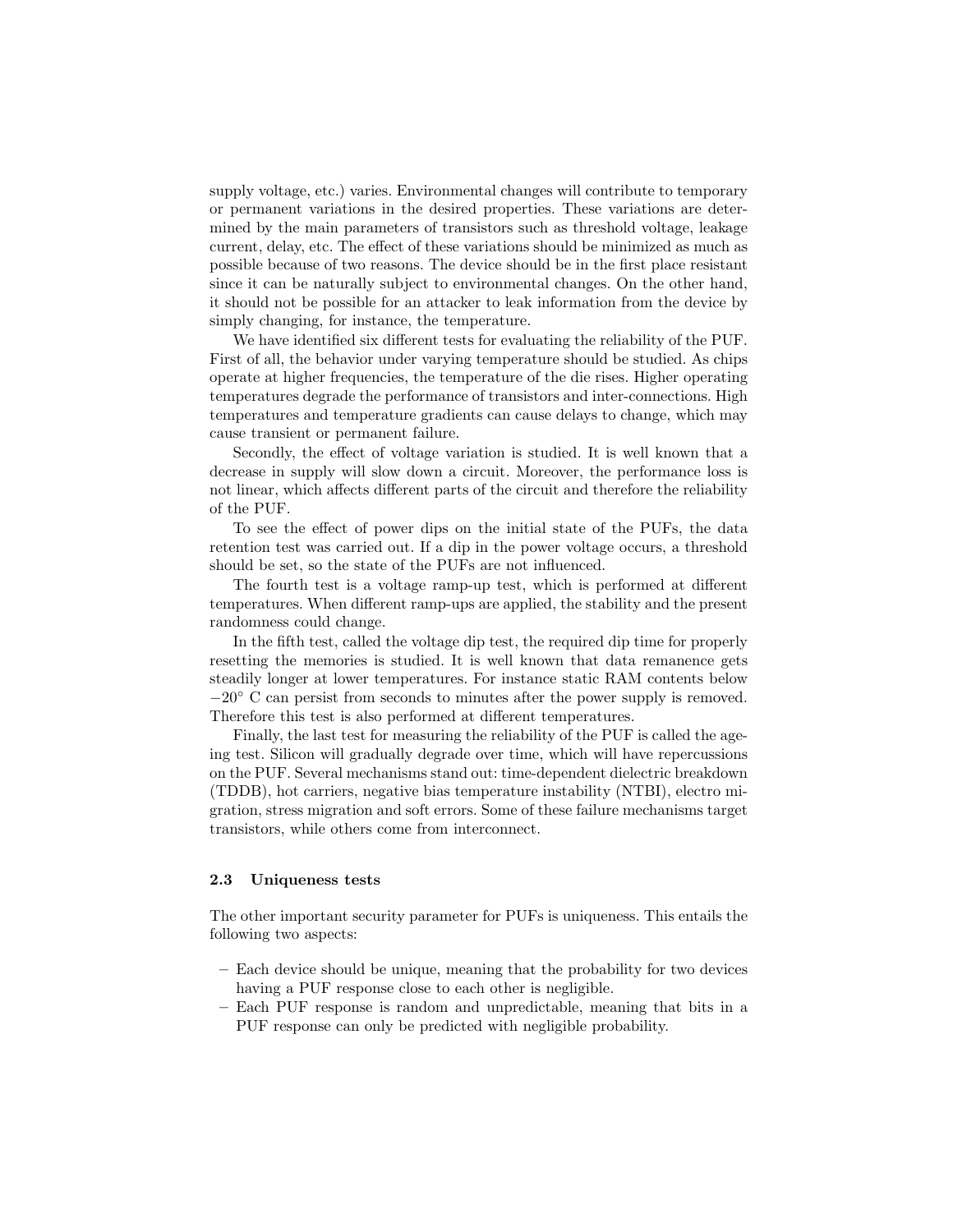Two important measurement distances are respectively related with these two property.

- Intra class distance (within-class distribution) is the Hamming distance (HD) between the responses from the same challenge of one PUF instance.
- Inter class distance (between class distribution) is the HD between the responses from the same challenge of two different PUF instances.

In our measurements, we mainly use the fractional Hamming distance (FHD), instead of the HD, which is the HD divided by the total length. As  $\mu_{intra}$  represents the average noise of one PUF, it is clear that  $\mu_{intra}$  should be as small as possible. On the other hand,  $\mu_{inter}$  measures the average distinguishability (how well are we able to distinguish two different devices) of two systems based on their PUF responses. Consequently,  $\mu_{inter}$  should be ideally equal to 50%.

We have distinguished two different tests for evaluating the uniqueness of PUFs. The first test is called the between-class uniqueness test in which  $\mu_{inter}$ values are measured, which give a good first indication of the randomness of our PUFs.

The second test is an entropy test which estimates the present entropy in the PUF responses. Although  $\mu_{inter}$  is a good indication of the uniqueness of the response, it can not be used to assess the true independent entropy. In order to find the independent entropy, we will check the ability to compress the response strings and calculate the min-entropy.

# 3 Reliability test results

We here describe the test set-up, together with the observations and the conclusions that can be drawn from the six reliability tests, as described above. Since the two SRAM memories, NXP and TSMC, give approximately the same results, we do not show the exact results for both but instead restrict to one of them. We refer to [11] for a detailed description of both.

#### 3.1 Temperature test

In order to test the effect of varying the temperature 20 PUFPUF ICs were placed in a test set-up. These ICs were powered up repeatedly and after each power up the contents of the memories were read (and stored into a file). During the test, each IC was read 20 times at 5 different ambient temperatures (-40◦C, -10◦C, 20◦C, 50◦C, 80◦C), resulting in 100 files per memory per device. One measurement at an ambient temperature of  $20^{\circ}$ C is used as enrollment, to which all other measurements are compared. Comparison between measurements is based on the FHD between the start-up patterns of the chip.

The resulting FHD values of the NXP SRAM are plotted in Fig. 1 on the top side. The number of measurements per device is set to the horizontal axis, while the vertical axis present the FHD between start-up patterns and enrollment of the chip. At the top of each graph, the current condition (in this case: the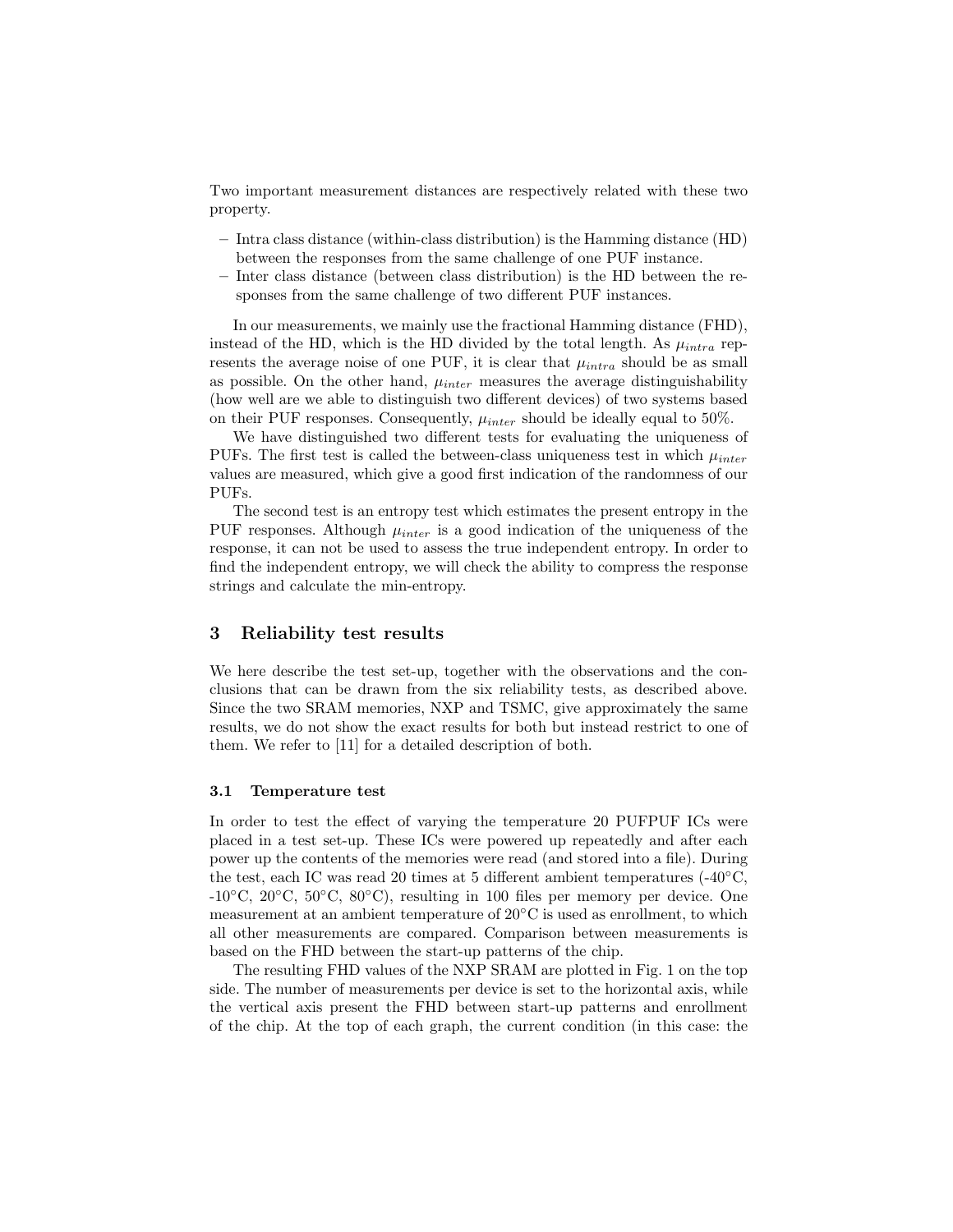

Fig. 1. FHD vs. temperature for 20 SRAM memories (top) and FF memories (bottom)

different temperatures of the measurements) is specified. Various ICs are marked with colored lines. A similar representation for all the other test results is used in this paper.

From this graph we deduce that the noise levels steadily remain below 10% (in comparison to enrollment at 20◦C), no matter at what temperature the measurements are taken. This means that the reconstructed values are extremely stable and consequently allow very efficient error correction codes in the fuzzy extractor.

The FHD of the FF memories are shown in Fig. 1 on the bottom side. Variation in temperature shows a maximum deviation of 0.4 measured for the FFs, which will require additional processing in the fuzzy extractor for these FF mem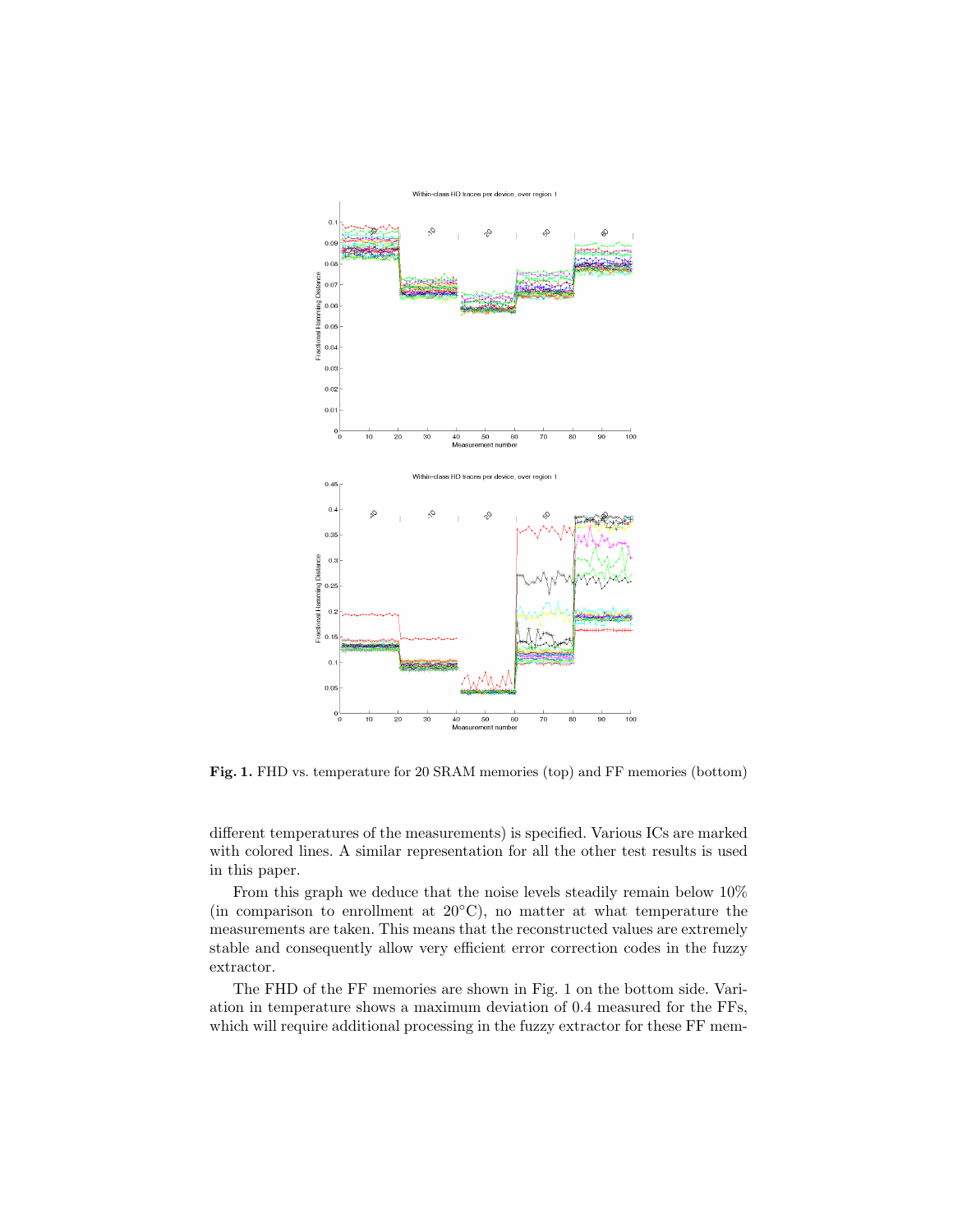ories to be usable as PUFs. Hence the fuzzy extractor used for the FFs will be more complex (and therefore require more hardware resources) than the one used for SRAM. Furthermore, results of FF memories vary considerably from chip to chip. Consequently, we can conclude that SRAM memories have a better performance in this test than the FF memories, since the FHD in regard to enrollment is low.

### 3.2 Voltage variation test

In order to find out the consistency of the start-up values of the memories under slight variations of the power voltages, 10 PUFPUF ICs were placed in a test setup. These ICs were powered up repeatedly and after each power up the contents of the SRAM and FF memories were read (and stored into a file). During the test, each memory was read 10 times at 5 different core voltages (90% of Vdd, 95%, 100%, 105% and 110%), resulting in 50 measurement files per memory per device. One measurement (at 100% of Vdd) per memory per IC is used as enrollment, to which all other measurements are compared. Comparison between measurements is based on FHD between start-up patterns of the memories.

From this test, we conclude that there are no remarkable variations in FHD between the different core voltages. The FHDs are approximately constant over all supply voltages. A maximum deviation of 0.07 is measured for both types of memories, which is very good.

### 3.3 Data retention test

To investigate the effect of power dips on the initial state of the PUFs, the Hamming Weight HW (number of bits in a string with value 1) is used, more specifically the fractional FHW (HW divided by the string length).

At the beginning of the test, the memories of the ICs were filled with 0xFF  $(FHW = 1)$ . Next, the supply was lowered to a certain percentage (from  $100\%$ ) to 10% in steps of 10%) of Vdd for 1 second. Then, the supply was set to Vdd again and the contents of the memories are read out. For each supply value, this test was performed 10 times. During the test, the FHW of the measurement of three PUFPUF ICs were monitored. If the FHW drops below 1, the memories lose their content.

When the supply voltage lowered to 20% of Vdd, some bits flip to zero. However, the FHW still remains approximately 1. At 10% of Vdd, we measured a FHW of 0.2 for the FFs and 0.5 for the SRAMs. Consequently, the results from this test are very good since the voltage must be very low (20% of Vdd) in order for the memories to lose their values. Together with the results of the voltage variation test, we conclude that the devices are very resistant to variations in supply voltage.

### 3.4 Voltage ramp-up test

The test set-up consisted of 10 PUFPUFs ICs. These ICs were powered up repeatedly at 8 different ramp-up times. After each power up, the contents of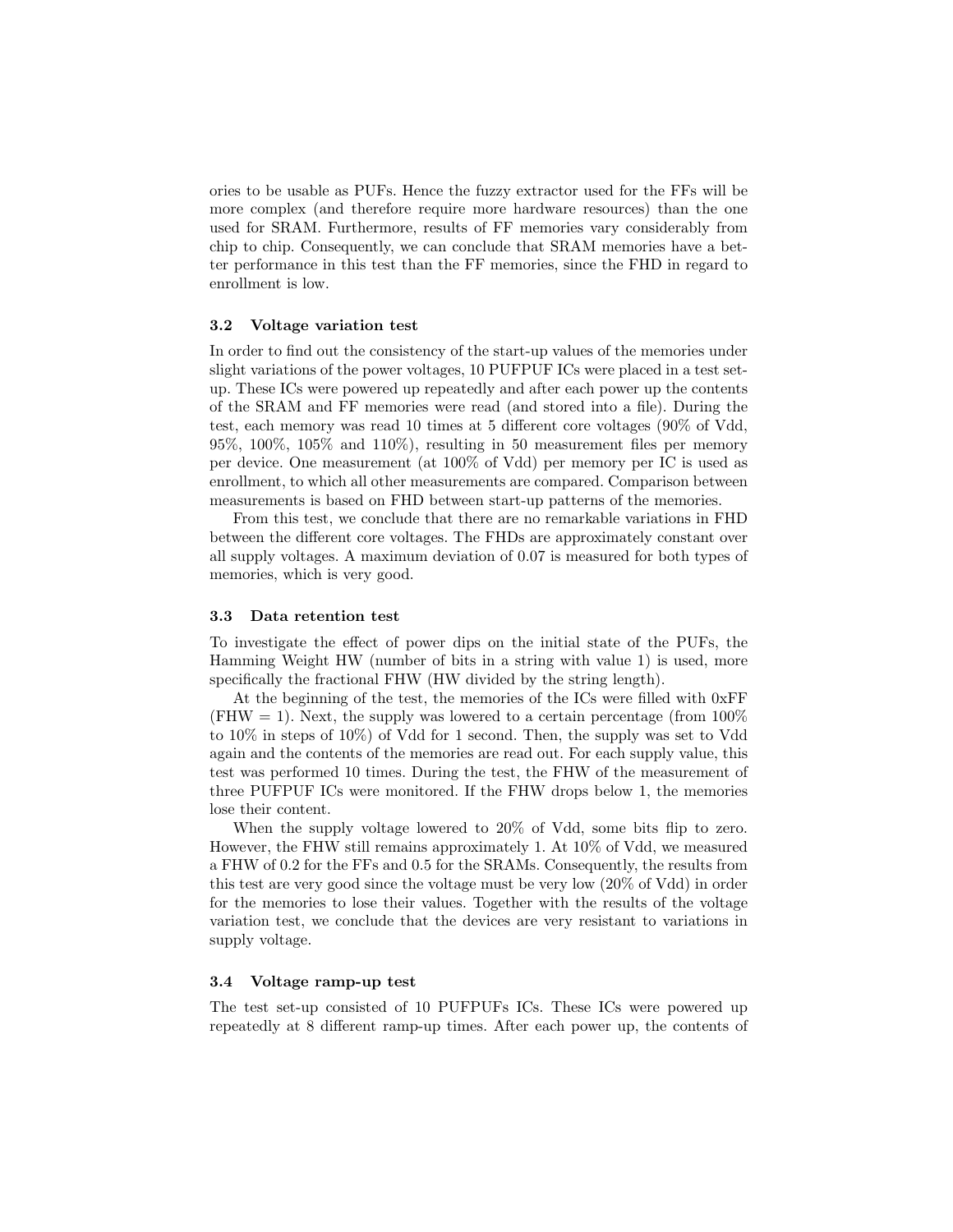the memories were read (and stored into a file), resulting in 80 files per memory per device. One measurement with a ramp-up time of  $1\mu s$  at  $20^{\circ}$ C is used as enrollment. Comparison between the measurements is based on FHD between the start-up patterns of the memories.



Fig. 2. FHD (top) and FHW (bottom) vs. ramp-up time for 10 FF memories at 20◦C

When the ramp-up time of the supply becomes longer, the FHD with regard to enrollment becomes larger. In Fig. 2 (top) it can be seen that the response of the FF memories change rapidly (unstable) when the ramp-up time becomes longer (10 $\mu$ s to 100 $\mu$ s). At 500ms the FHD of the SRAMs is less than 0.2, as can be seen in Fig. 3 (top), while the FHD of the FF is almost 0.45 (Fig. 2 top). When we look at the FHW of the FF in Fig. 2 (bottom), we see a strong biasing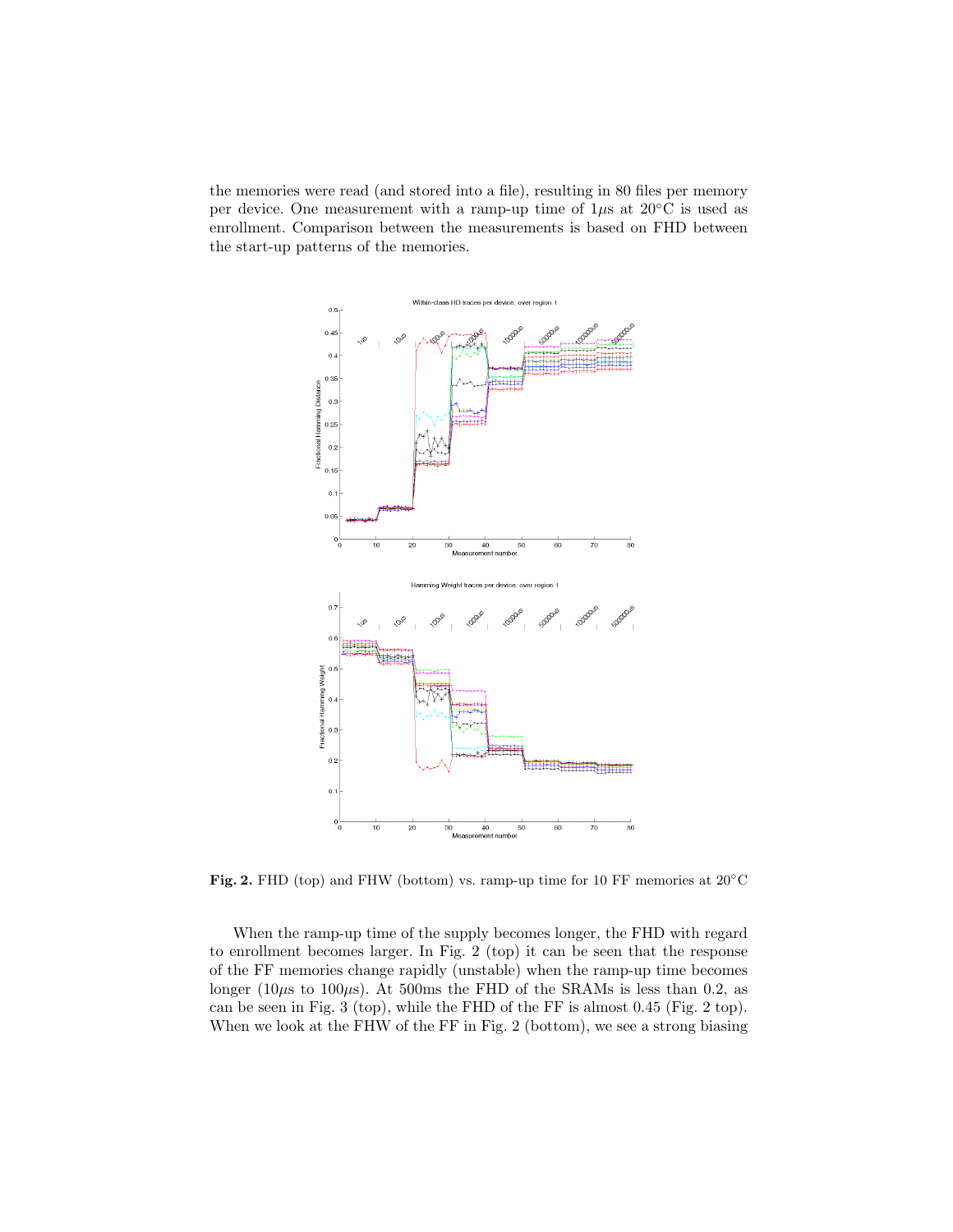towards zero at slow ramp-ups. This is not the case for SRAM memories, as can be seen in Fig. 3 (bottom).

Therefore, a ramp-up time of the supply should always be kept sufficiently short in any set-up. When the ramp-up time is kept below  $100\mu s$ , this will not cause problems (FHD  $<$  0.1). Based on this observation, a ramp-up time of  $25\mu s$  at  $20\textdegree C$  is used as enrollment for the voltage ramp-up test at different temperatures (-40 $\rm{^{\circ}C}$  to +80 $\rm{^{\circ}C}$ ).



Fig. 3. FHD (top) and FHW (bottom) vs. ramp-up for 10 SRAM memories at  $20^{\circ}$ C

The FHD graphs at different temperatures (like -40◦C, represented in Fig. 4) show that the SRAM memories do not experience a significant impact when combing temperature and ramp-up variation. The FF memories behave normal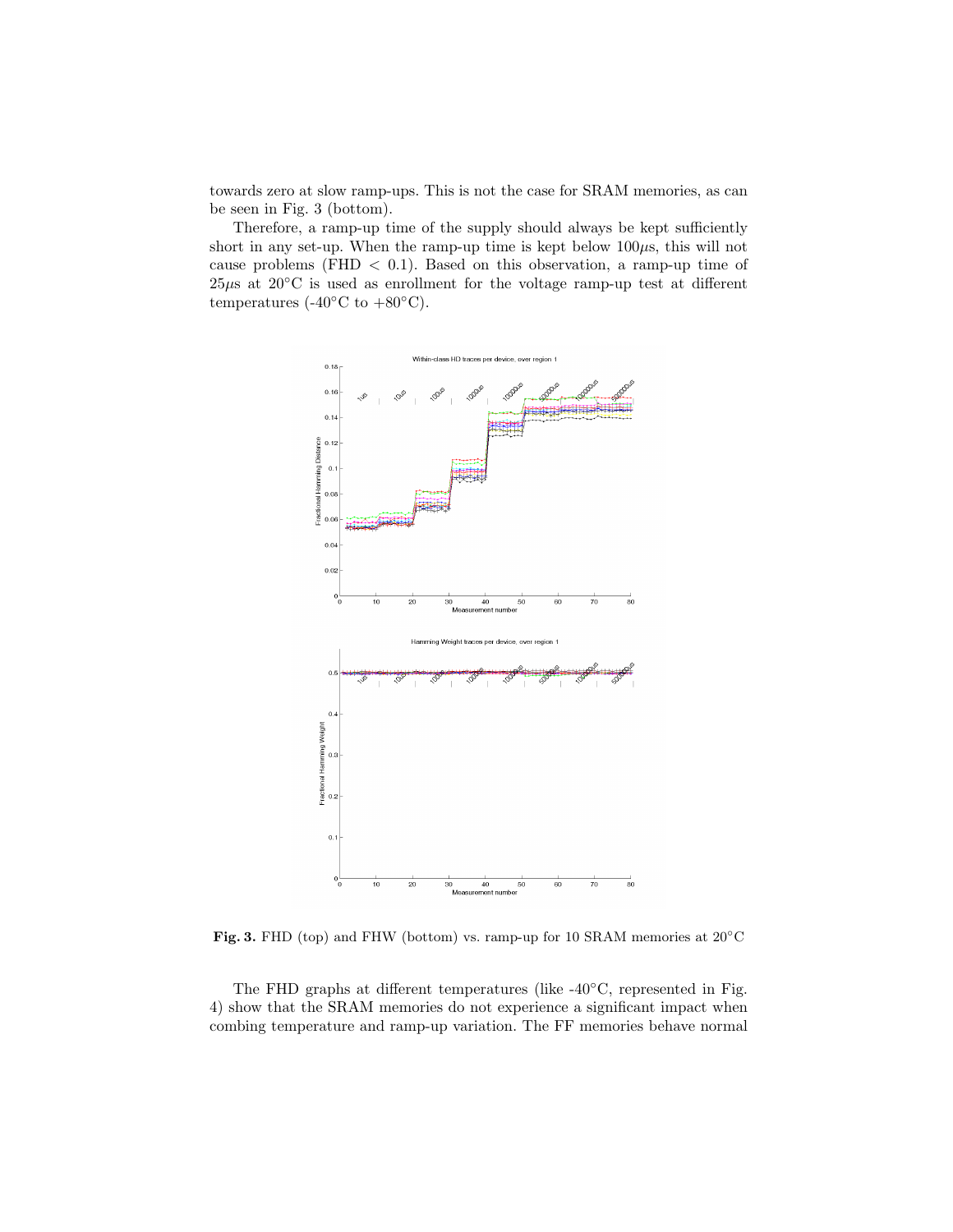over ramp-up times at low temperatures, but change rapidly at high temperatures. If the ramp-up time at low temperatures is less than  $100\mu s$ , the distance is kept below 15%. Less steep ramp-ups at low temperature seem to be closer to enrollment, due to decrease in propagation delay with operating temperature.



Fig. 4. FHD vs. ramp-up time for 20 SRAM (top) and FF (bottom) memories at -40◦C

## 3.5 Voltage dip test

Remanence is tested by placing PUFPUF ICs in a test set-up, which is suitable for asserting a dip on the core voltage of the IC. At the beginning of the test the memories of 10 ICs were filled with 0xFF (all 1s). Then the ICs were powered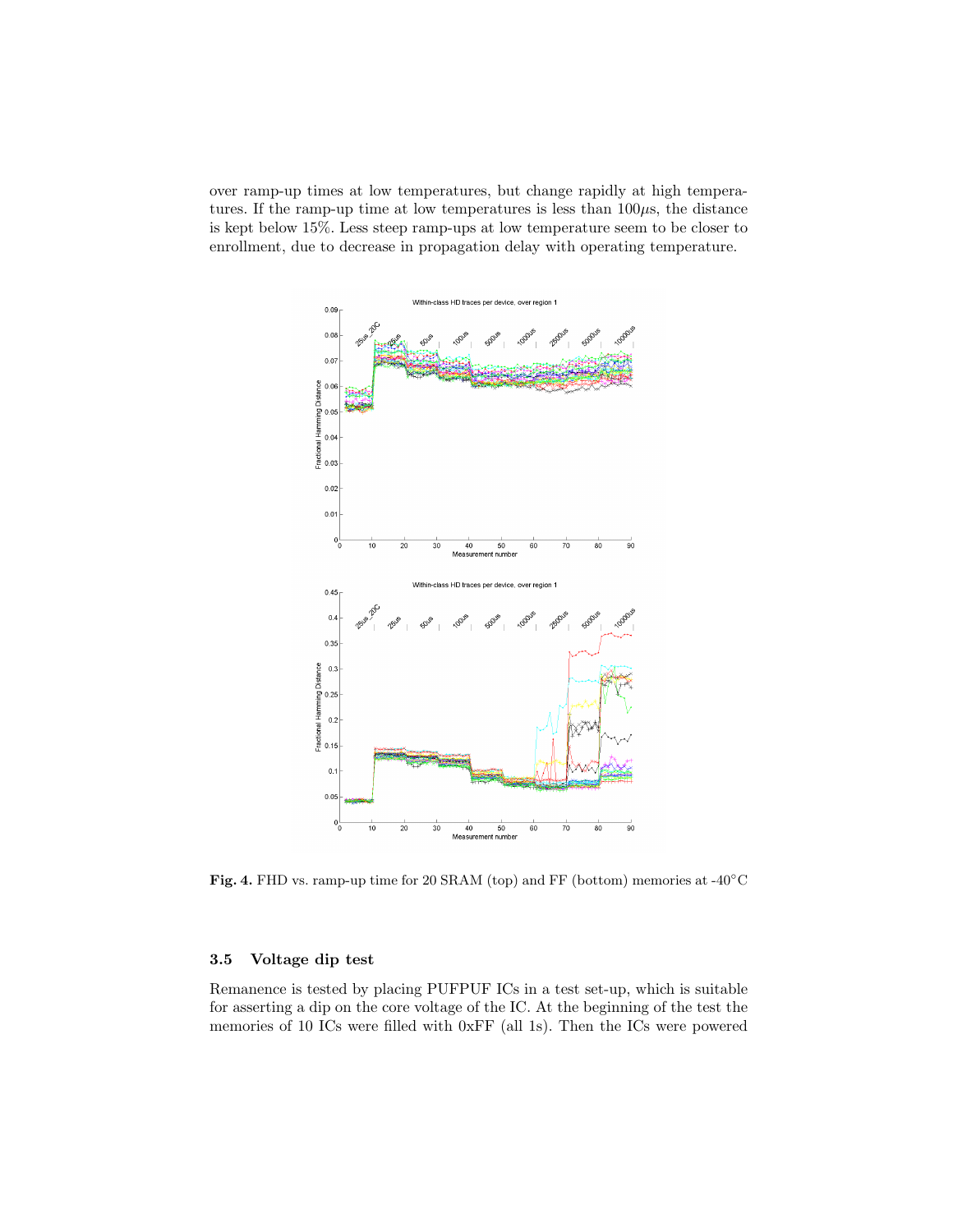down for a certain amount of time (voltage dip). After the ICs were powered up, the contents of the memories were read. As data remanence gets steadily longer at low temperatures, the dip test is performed at 20◦C and -40◦C. Each memory was read 10 times at 8 different dip times and compared to enrollment where dip time of 1s was used, which is long enough for a proper reset of all the memories.



Fig. 5. FHD vs. dip time for 10 SRAM memories (top) and FF memories (bottom)

From Fig. 5 we conclude that when the dip time of the supply voltage becomes shorter at 20◦C, the FHD with regard to enrollment becomes larger. In order to have a FHD below 0.15, a proper reset should take at least 1ms for the SRAM memories and only  $100\mu s$  for the FF memory. At -40 $\degree$ C, as shown in Fig. 6,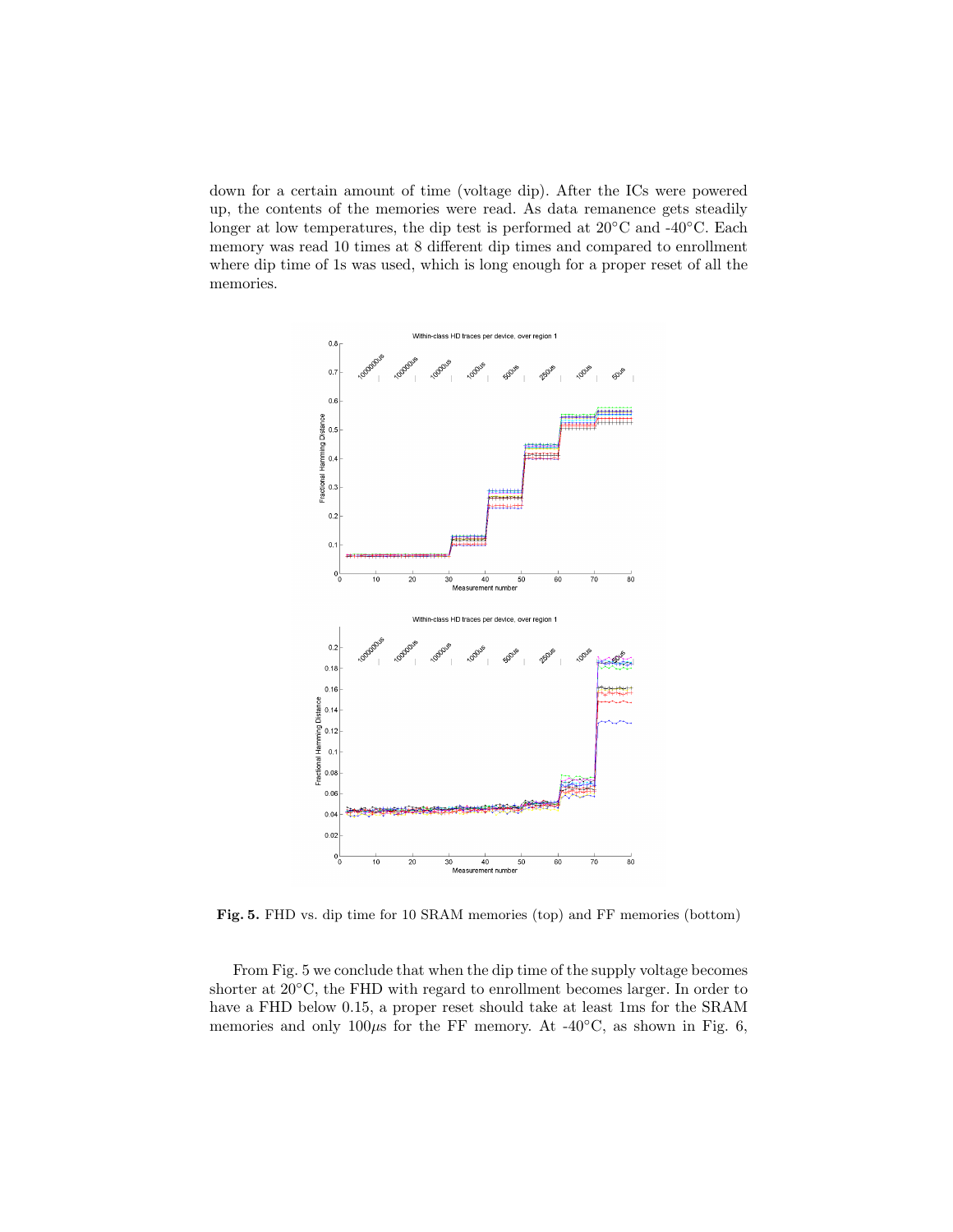

the reset should take at least 1s for the SRAM memories and 50ms for the FF memory.

Fig. 6. FHD vs. dip for 10 SRAM memories (top) and FF memories (bottom) at -40°C

## 3.6 Ageing Test

For the ageing tests, one PUFPUF IC was placed in an oven at 80◦C with a supply voltage of 110% Vdd (1.32V). Under these conditions, we accelerate the ageing effect of a chip. The total acceleration factor [12] is computed as the product of the thermal acceleration factor (TAF) and the voltage acceleration factor (VAF), which are computed as: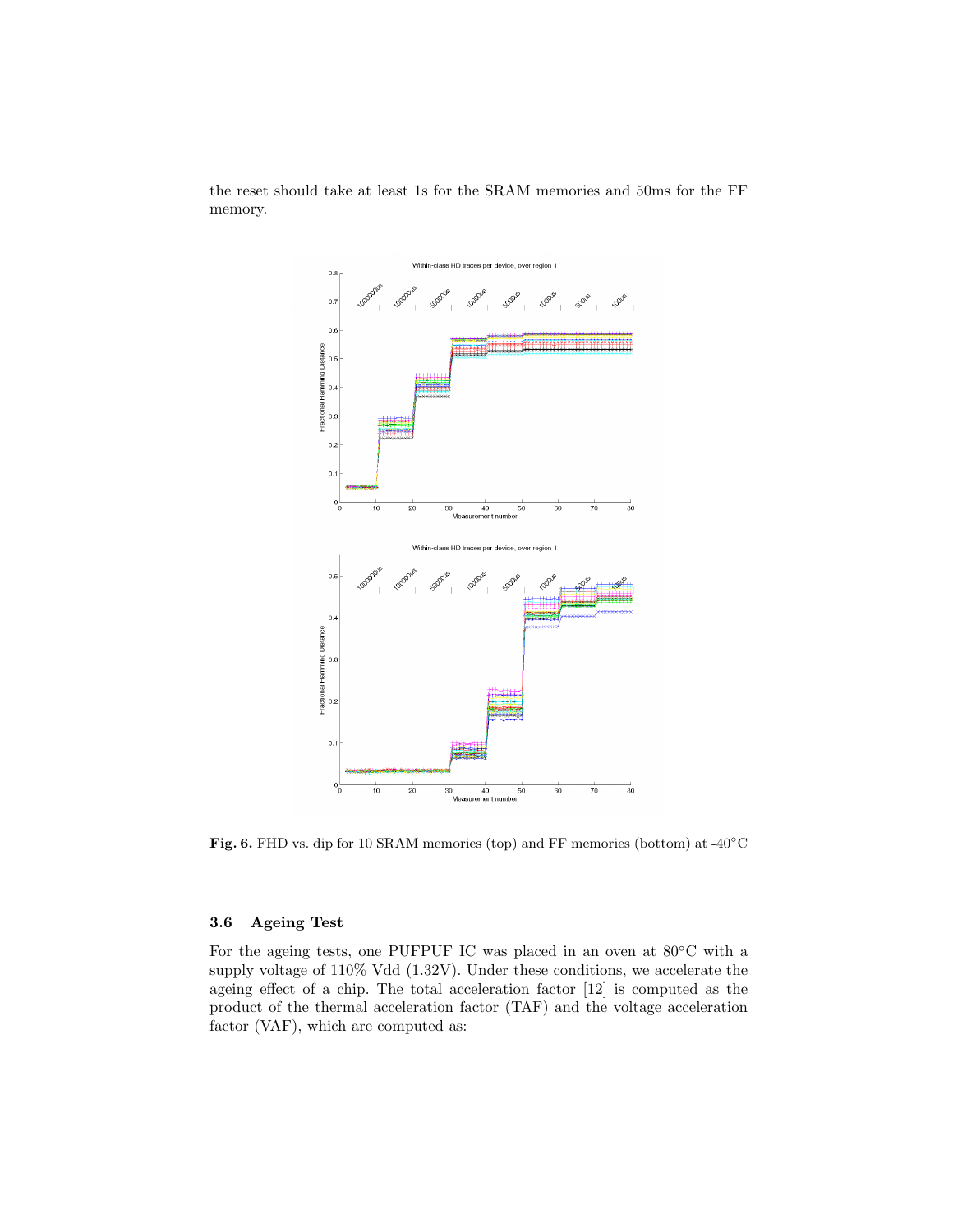$$
TAF = e^{\frac{E_a}{k}(\frac{1}{T_{op}} - \frac{1}{T_{stress}})}
$$

$$
VAF = e^{\gamma(V_{stress} - V_{op})}
$$

The factor  $E_a$  (0.5 eV) is the activation energy, k (8,62 10<sup>-5</sup> eV/ $\rm{^{\circ}K}$ ) is Boltzmann's constant,  $T_{op}$  (313°K (40°C)) is the normal operating temperature,  $T_{stress}$  (353°K (80°C)) is the temperature used in the stress test,  $\gamma$  (2.6) is the voltage exponent factor,  $V_{stress}$  (1.32V) is the core voltage under stress conditions and  $V_{op}$  (1.2V) is the core voltage under normal operating conditions. This results in a total estimated acceleration factor of  $TAF \times VAF = 8.17 \times 1.37$  $= 11.2.$ 

Every few days the ambient temperature was lowered to  $+20\degree$ C and the SRAM start-up values were measured (and stored in a file). Afterwards, the temperature was increased back to  $+80^{\circ}$ C. One measurement at an ambient temperature of 20◦C before starting the ageing test was used as enrollment, to which all other measurements are compared. Comparison between measurements is based on the FHD between the start-up patterns of the memories.

The ageing test has been running for 111 days . With the estimated acceleration factor of 11.2, we simulate an effective ageing of around 41 months , hence almost 3.5 years. The results show that within this time frame the ageing is quite limited. The maximum FHD remains below 10%. The results furthermore show that the SRAM memories experience less influence from ageing than the FF memories. Hence SRAM is more resistant to ageing than FFs.

#### 3.7 Summary of the reliability tests

Table 1 summarizes the reliability tests. The notation used in the table represents mainly the relative strength between the different memories.

| Memory    | Temperature   Voltage   Retention   Ramp-up   Dip time   Ageing |  |  |  |
|-----------|-----------------------------------------------------------------|--|--|--|
| NXP SRAM  |                                                                 |  |  |  |
| TSMC SRAM | ⊥⊥                                                              |  |  |  |
| FF        |                                                                 |  |  |  |

Table 1. Summarization of test results for measuring PUF reliability

The results with respect to the ramp-up and dip time tests can be used for defining the system parameters. The ramp-up time is stricter for a FF than for an SRAM memory. On the other hand the required dip time is smaller for a FF than for an SRAM memory.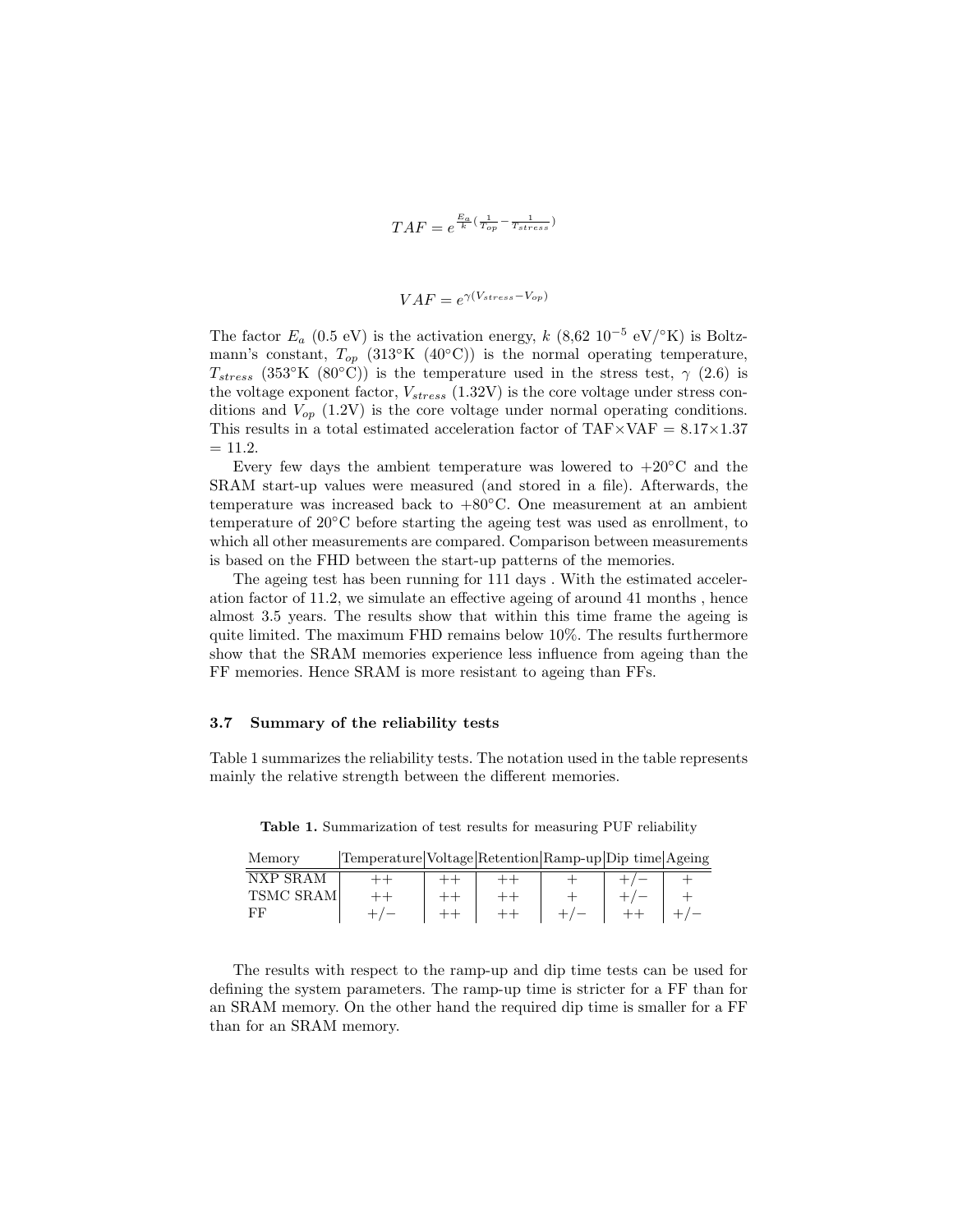However, the results of the temperature test will have the largest consequences on the required efficiency of the fuzzy extractor. For the SRAM memories, there is only a 10% deviation for the different temperature measurements. This number is far below the acceptable boundaries (approximately 25% errors) for efficient error correction within the fuzzy extractor, where the efficiency is measured in terms of required hardware resources [13]. The FF reaches a maximum deviation of 40%, which will require extra processing and therefore more complex fuzzy extractors.

#### 4 Uniqueness test results

We here describe the test set-up, together with the observations and the conclusions that can be drawn for the two uniqueness tests, as described earlier.

#### 4.1 Between-class uniqueness test

When performing uniqueness tests, we are interested in finding out whether it is possible to distinguish between different devices given their PUF responses. This is mandatory when considering PUFs for authentication purposes or applications requiring unique identifiers. In order to create a between-class distribution, the response on one specific challenge of a particular device is compared to responses on the same challenge from different devices. The intra-class distribution is computed by calculating the FHD for different responses on a specific challenge from one particular device. Both histograms can be approximated by a Gaussian distribution and are summarized by providing their means, respectively,  $\mu_{inter}$  and  $\mu_{intra}$ , and their standard deviations, respectively,  $\sigma_{inter}$  and  $\sigma_{intra}$ .

In other words, the between-class uniqueness test measures the average distinguishability of two systems based on their PUF responses, i.e.  $\mu_{inter}$ . For this reason  $\mu_{inter}$  should be close to 50%. The calculation of  $\mu_{inter}$  is based on 20 different ICs. It can be concluded that  $\mu_{inter}$  of the 3 different memories are concentrated around 0.5. We refer to Table 2 for the exact values of  $\mu_{inter}$  and  $\sigma_{inter}$ .

As  $\mu_{intra}$  can be considered as the average noise on the response, it should be close to 0. The results of the tests are also very good for all three memories, as can be seen in Table 2.

Table 2. Summary of estimated means and standard deviations

| Memory                                 |  | $ \mu_{inter} \sigma_{inter} \mu_{intra}  \sigma_{intra}$ |
|----------------------------------------|--|-----------------------------------------------------------|
| NXP SRAM 0.4927 0.0035 0.0597 0.00270  |  |                                                           |
| TSMC SRAM 0.4970 0.0029 0.0536 0.00259 |  |                                                           |
| FF                                     |  | 0.4992 0.0039 0.0434 0.00512                              |

From the between-class results, it can be concluded that it is possible to distinguish between different devices given their PUF responses.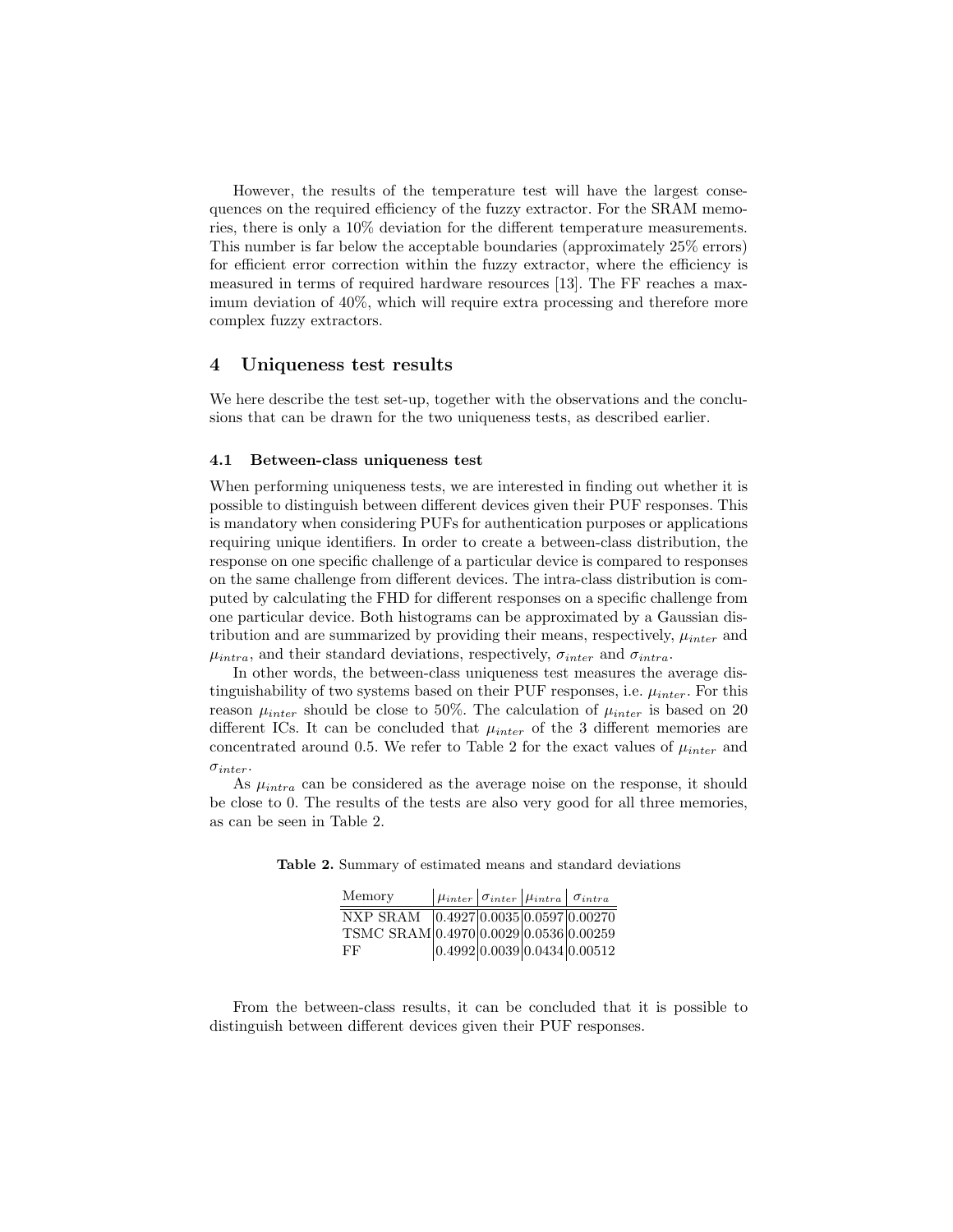#### 4.2 Entropy

To estimate the entropy we use two compression algorithms (to estimate an upper bound for the entropy) and calculate the min-entropy, which leads to a lower bound on the entropy. Context-Tree Weighting (CTW) [14] is an optimal compression method for stationary sources and shows a good estimator of the available entropy. ZIP compression is the most common compression method.

Both algorithms are used to check the ability to compress response strings, as shown in [15]. The amount of compression will give an estimation of the upper bound of the entropy from our PUF responses. When the algorithm is capable of compressing the PUF responses, the responses do not have full entropy. This test was carried out by first concatenating all PUF responses into one string of 163840 bits respectively  $(8192 \times 20)$  for the SRAM (NXP and TSMC) and 40960 bits  $(20 \times 2048)$  for the FF. As can be seen in Table 3, the three types of memories turn out to have good compression resistance.

Table 3. Compression results of a concatenated string of 20 different devices.

Memory Response  $CTW$  ZIP  $CTW$  ratio ZIP ratio

| NXP         | 163840   162525   163207 |               | 99.1\%  | 99.6%   |
|-------------|--------------------------|---------------|---------|---------|
| <b>TSMC</b> | 163840   164171   164002 |               | $100\%$ | $100\%$ |
| FF          | 40960                    | 41173   41087 | 100\%   | $100\%$ |

Besides the compression factor, it is also possible to estimate the min-entropy of these memories. Min-entropy is the worst-case (i.e., the greatest lower bound) measure of uncertainty for a random variable. For this purpose we will be using the method that is described in NIST specification 800-90 [16] for binary sources. The output values of these sources have a probability of occurring  $p_0$  and  $p_1$ respectively (the sum of these two probabilities is 1). When  $p_{max}$  is the maximum value of these two probabilities, the definition for min-entropy of a binary source is:

$$
H_{min} = -log_2(p_{max})
$$

Assuming that all bits from the PUF start-up pattern are independent, each bit of the pattern can be viewed as an individual binary source. For  $n$  independent sources (in this case  $n$  is the length of the start-up pattern) the definition below holds, which is a summation of the entropy from each individual bit.

$$
(H_{min})_{total} = \sum_{i=1}^{n} -log_2(p_{i \ max})
$$

For our calculations we take the enrollment patterns that we have used during the temperature test. These patterns are bitwise added together to calculate a HW per bit, which can have a value between 0 and the number of enrollment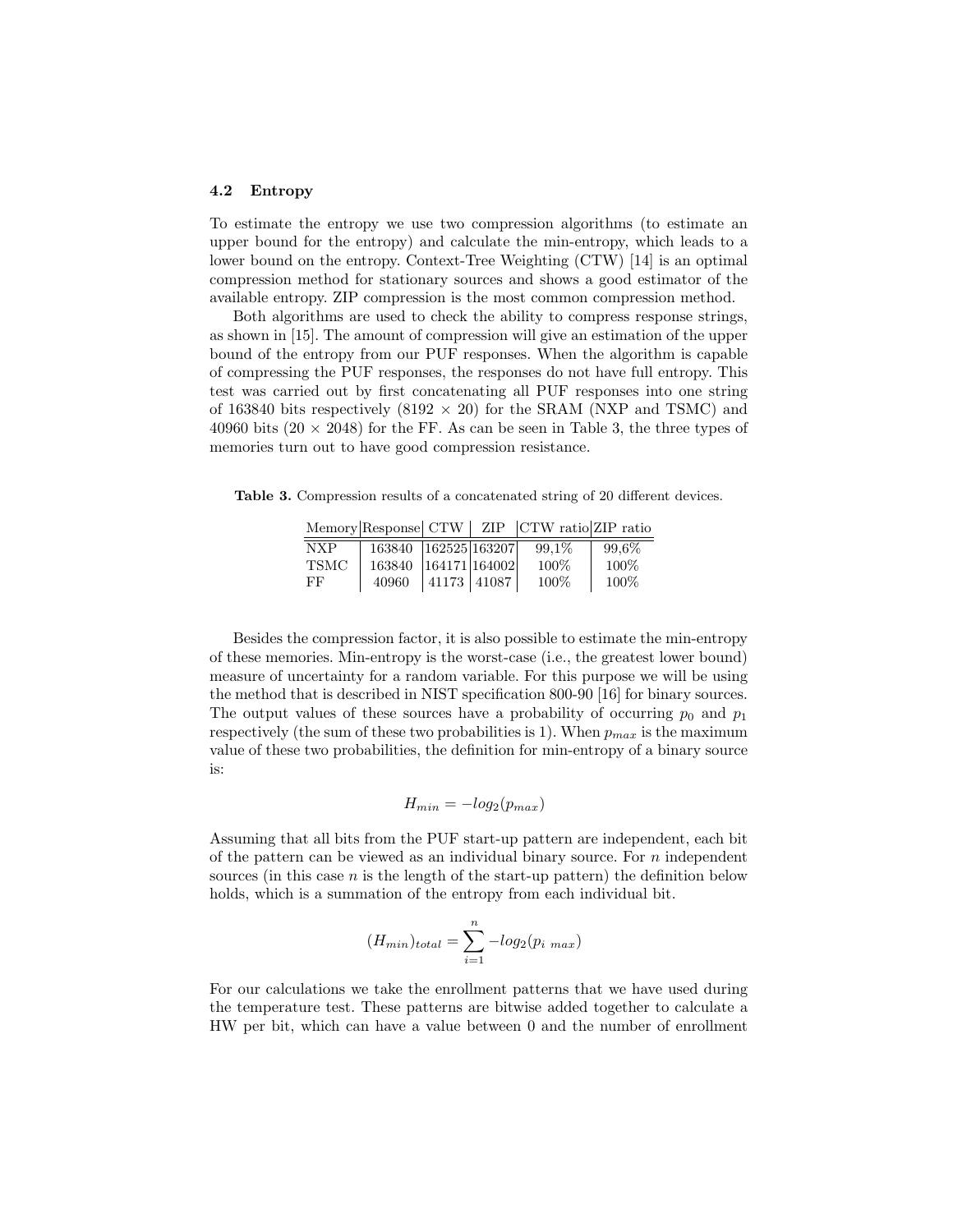patterns  $(m)$ . Based on this HW,  $p_{max}$  can be calculated for each individual bit of the start-up pattern:

if HW<sub>i</sub> > 
$$
m/2
$$
 :  $p_i$  max = HW<sub>i</sub>/m,  
else:  $p_i$  max =  $(m - HW_i)/m$ 

Based on these values for  $p_{max}$ , the min-entropy of each individual bit (source) as well as the total min-entropy of the start-up pattern can be calculated using the formulas above. Finally, the average min-entropy per bit of a memory is calculated by dividing  $(H_{min})_{total}$  by the length of the pattern n.



**Fig. 7.** Min-entropy development over the number of enrollment files  $(m)$ .

Fig. 7 displays how the average min-entropy per bit of the NXP memory develops over an increasing  $m$ . It can be seen that after using 20 devices for this min-entropy test (the total number of chips measured for this paper), the average min-entropy per bit is still rising. This means that the values found by this test for the different memories are still conservative estimates, since these values would increase with more devices. Hence, the min-entropies from Table 4 are a conservative lower bound of the total entropy per bit for these memories.

Table 4. Conservative min-entropy estimate per bit based on 20 enrollment files.

|      | Memory Min-entropy |
|------|--------------------|
| NXP  | 0.75               |
| TSMC | 0.76               |
| FF   | 0.77               |
|      |                    |

Based on the results from this section, it can be concluded that the entropy per bit for all tested memories is a value somewhere between the 0.75 (from min-entropy) and 1 (based on the compression test). This is a very high entropy,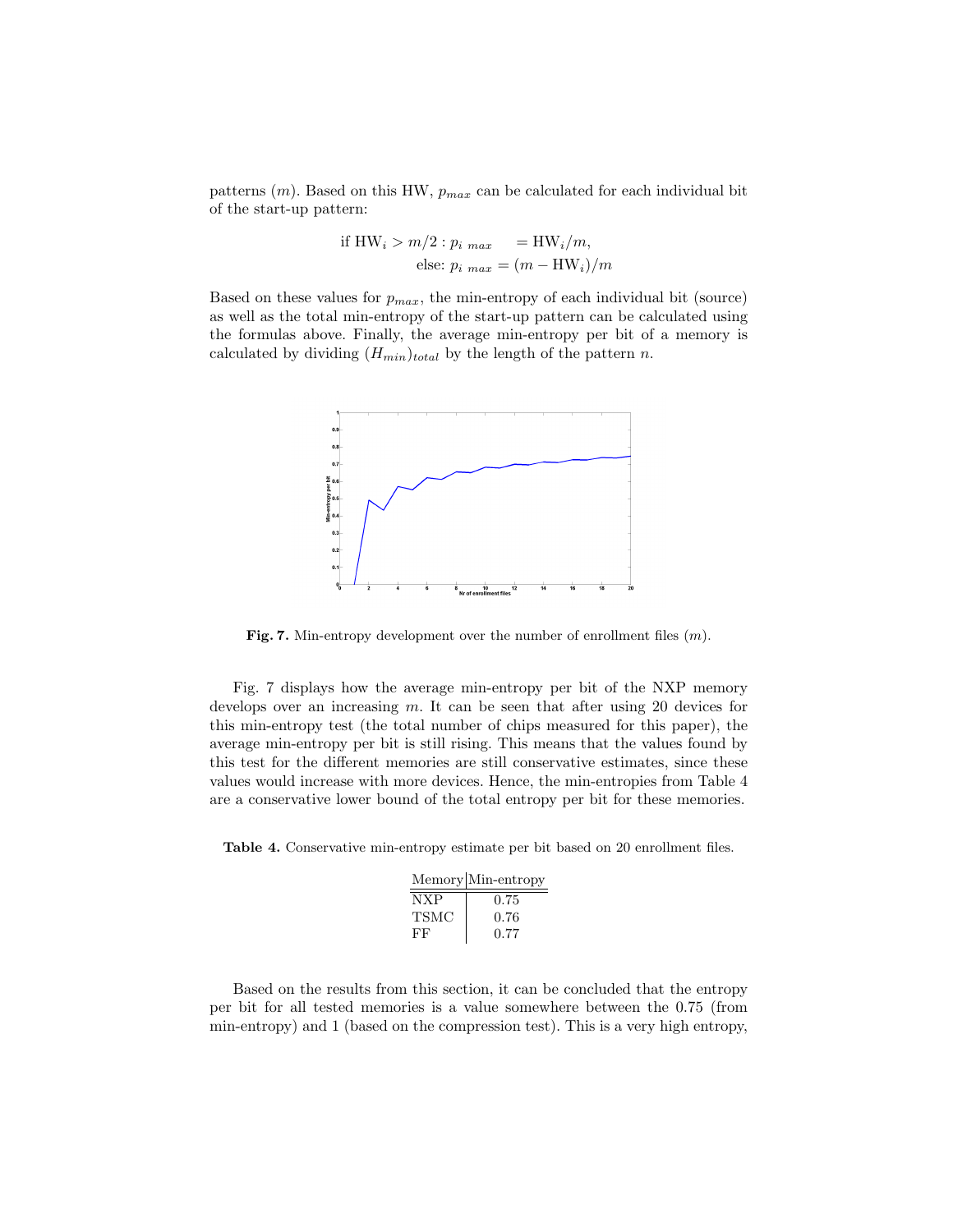especially considering the fact that the lower threshold is based on a very conservative estimate. We therefore conclude that the amount of entropy indicates that these memories are sufficiently unique to be used as PUFs.

#### 4.3 Conclusions of the uniqueness tests

Table 5 summarizes the results from the uniqueness tests.

Table 5. Summarization of test results for measuring PUF uniqueness

| Memory           | between-class compression min-entropy |       |         |
|------------------|---------------------------------------|-------|---------|
| NXP SRAM         | $^{++}$                               | $+ +$ | $^{++}$ |
| <b>TSMC SRAM</b> | $+ +$                                 | $++$  | $^{++}$ |
| FF               | $^{++}$                               | $+ +$ | $^{++}$ |

From these results, we conclude that there are no significant differences between SRAM and FF memories regarding PUF uniqueness. Both memory types perform very well in the uniqueness tests, since their entropy is high and  $\mu_{inter}$ is close to 50%. These results show that it is possible to distinguish between different devices given their PUF responses.

# 5 Conclusions and future work

In this paper, we first defined a test framework for measuring the reliability and uniqueness properties of a PUF. This framework is used for comparing two types of intrinsic PUFs, the SRAM and FF PUFs, in 65nm technology. By means of six reliability tests, we have evaluated the strength of the PUFs under several external stress conditions. The SRAM PUFs turn out to have a shorter ramp-up time but a larger reset time, compared to the FF PUF. However, the most important difference is the resistance against temperature variations which is much better for the SRAM PUFs than for the FF PUFs. This results in a more efficient fuzzy extractor (being an implementation with less hardware resources) required for the SRAM PUF. From the results of the uniqueness tests, we conclude that both PUF types possess a sufficient amount of randomness.

Future work will be the evaluation of other types of PUFs following the proposed test framework of this paper. Using more devices (than the 20 used for this paper) for future tests will result in better statistics which would allow for even more confidence in test results. Secondly, it is also interesting to study the behavior of the PUF in combination with its processing algorithms, like the fuzzy extractor.

# Acknowledgements

The authors would like to thank IMEC The Netherlands for supplying the PUF-PUF chips that have been used for the study as described in this publication.